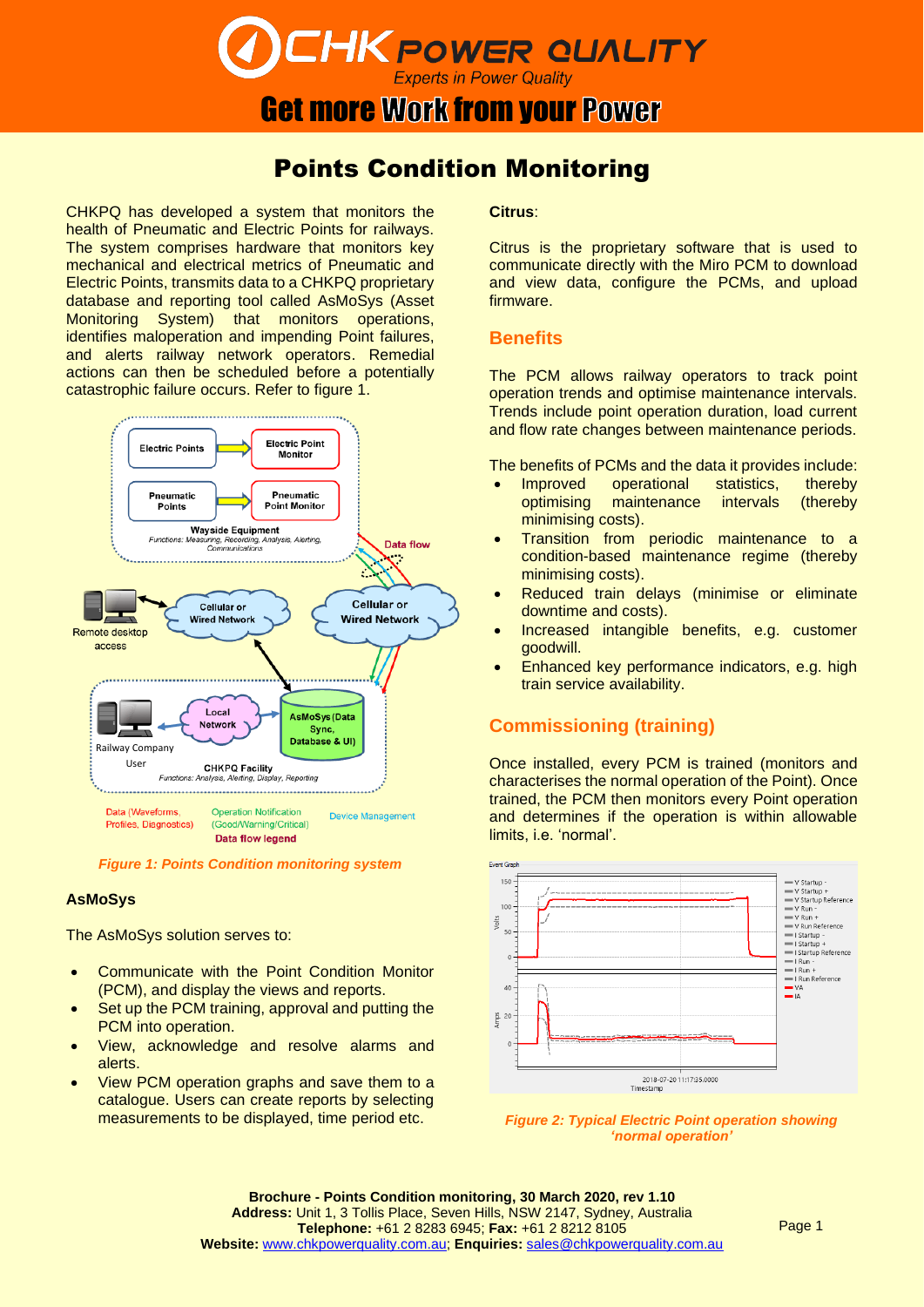

# **Get more Work from your Power**

Figure 2 shows:

- limit envelopes (dashed lines) from the training data;
- voltage and current curves for each Points Operation.

## **Detection and classification of Points operation**

Point operations are segmented into three phases:

- Start-up (green region);
- Transition (yellow region); and
- Run (blue region).

Key metrics are calculated including Start-up duration, Run-duration, and Peak-values. Two classifications of operations exist 'Critical' (defined by Run-duration) and 'Possible' (other) by testing metrics against limits.



*Figure 3: Point operation showing three characteristic regions*

# **Alarms**

If thresholds are exceeded, alarms are raised and notifications sent to relevant staff. Email notifications include a graphic representation of the operation and staff can quickly identify specific abnormalities, deploying field staff with necessary spares to quickly rectify the problem.

## **Hardware models**

Two PCM models are currently available:

- **1ARL-Elect**: PCM for electrically driven Point machines. Inputs for this version include points operating voltages and currents.
- **1ARL-Pneu**: PCM for pneumatically driven point machines is shown in Figure 4. Inputs for this version include pressure and flow rates.



*Figure 4: Shows 1ARL-Pneu in a Pneumatic control cabinet*

The 1ARL-Elect is normally installed in a Rail Location Cabinet (LOC) and not necessarily located close to the Electric Point whilst the control cabinet containing the 1ARL-Pneu is installed on a metallic frame located close to the Pneumatic Point.

## **Key features of the Miro instrument**

#### **Electric**

- Support for multiple point machine types/setups
- o Single ended machine.
- o Double-ended machine.
- o Two independent single machines ("dual single").
- Detection of non-operational failures
	- o Voltage still present after end of operation.
	- o Lack of operation despite presence of voltage.
- o Ends operating out of sync.
- o Multiple operations in the same direction.

#### **Pneumatic**

- **Pressure and Flow measurements** 
	- o 4-20mA inputs.
	- o 20ms measurements for points operation detection and classification.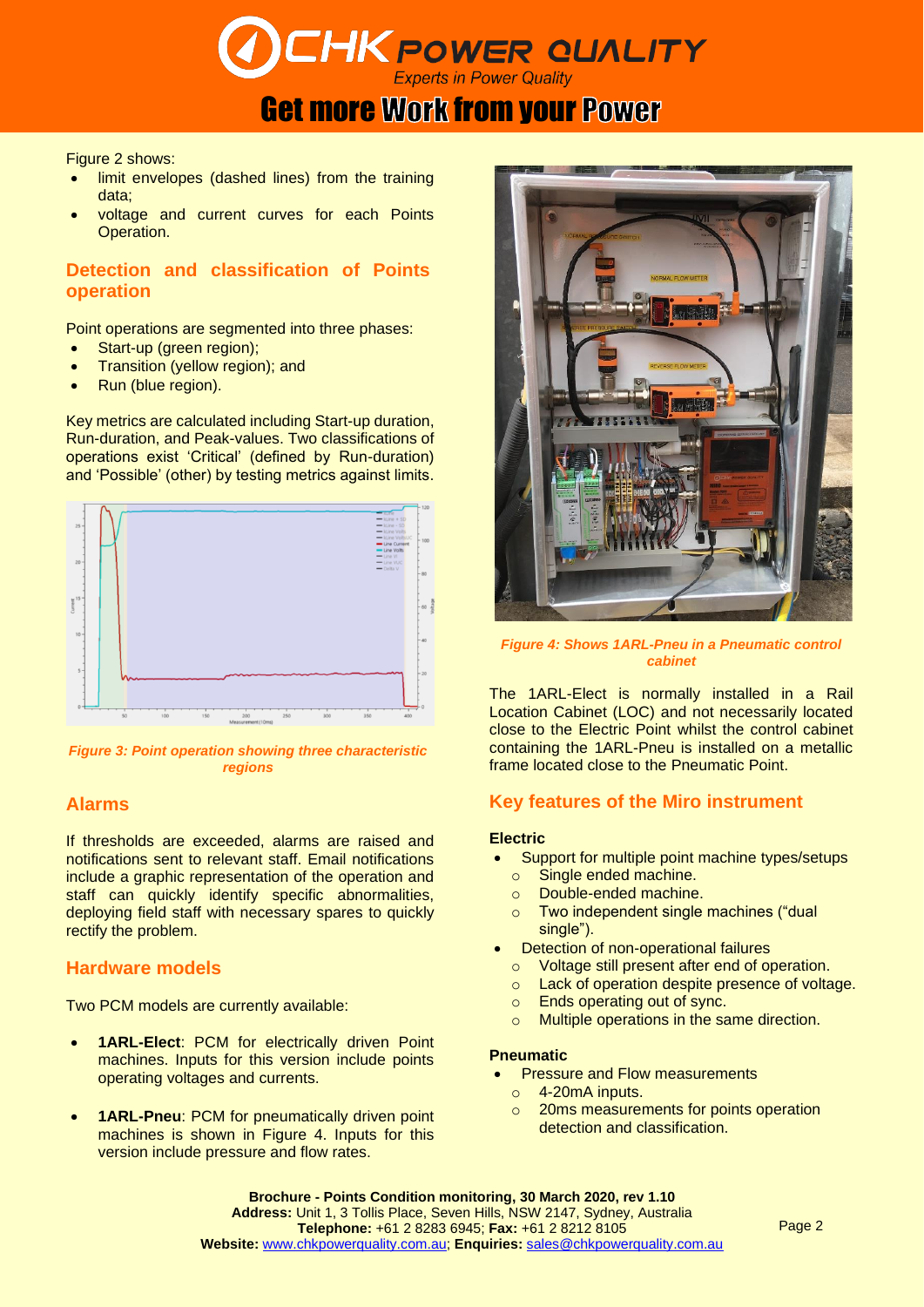**CHK POWER QUALITY Experts in Power Quality** 

# Get more Work from your Power

- o 200ms measurements aggregated to 10-min (configurable) periodic logged min/avg/max for diagnostic purposes.
- Support for 'single machine' setup.
- **Detection of non-operational failure**
- o Multiple operations in the same direction.

#### **Common features**

- PCM training process
- o Sets 'normal' operation trace.
- o Provides suggested values for metric limits.
- Maintenance mode
	- Operations and non-operational failures are flagged as 'maintenance' and are excluded from trend data.
- LCD
	- o Real time display of voltage/current or pressure/flow.
	- o Displays graph of most recent operation.
	- o User interface for initiating training and maintenance modes.
	- Local communication by USB
	- o Device configuration and firmware upgrade using Citrus software.
	- o Live monitoring of captured events and other data.
	- o On site data download in case of loss of remote communications.
- Remote communications
- o 3G/4G cellular option.
- o 10/100 Ethernet option.
- o Secure Socket Shell (SSH) for authenticated and encrypted communications.
- o Device configuration and firmware upgrade using Citrus.
- o 'Real time' data update.
- o Network Time Protocol (NTP) time synchronisation.

## **Key features of AsMoSys**

#### **General features**

- Retrieval of data from Miro devices in real time.
- Storage of all data in the database.
- Associating of Miro devices with a hierarchy, e.g. 'Asset', 'Location', 'Region' etc.
- Alert/Alarm generation based on event data
	- o Alert/Alarm listing, filtered according to network, location or individual asset.
	- o Acknowledgement and actioning of alerts/alarms.
- Asset and Location alarms/alerts shown in order of most-severe to least severe Alert/Alarm status.
- **Event listing for an Asset or Miro device** 
	- o Event view based on Citrus software.
	- o Filtering by event type.
- o Pop-out graphs and tables for Points metrics.
- o Exporting of graphs.
- Metric trends for points operations
- o Average flow/current.
- o Run duration.
- **Different level User accounts** 
	- o 'Engineer' level that can action alerts/alarms.
	- o 'Analyst' level for viewing only.
	- o Secure username/password login.

# **The AsMoSys dashboard**



#### *Figure 5: AsMoSys dashboard*

The AsMoSys dashboard has multiple functions, including:

- Setting up and maintaining user logins and access levels.
- Setting up, training and commissioning new points.
- Viewing the overall railway network, point locations and state of the points (Normal, Alarm, Alert).
- Drilling down to individual points to see how a point is performing and view operation trends.
- Creating and maintaining event catalogues that users can refer to when trying to identify and understand point operation behaviour, faults and peculiarities.
- Creating multilevel reports (e.g. individual point, group of points or network wide), including operation trends and maintenance intervals.

# **The AsMoSys Point Status window**

The AsMoSys Point Status window utilises the 'traffic light' system to show the status of each Point installed in the network:

- Red blinking dot Unacknowledged alarm.
- Red dot Acknowledged alarm.
- Yellow blinking dot Unacknowledged alert.
- Yellow dot Acknowledged alert.
- Green dot Resolved Alert/Alarm.